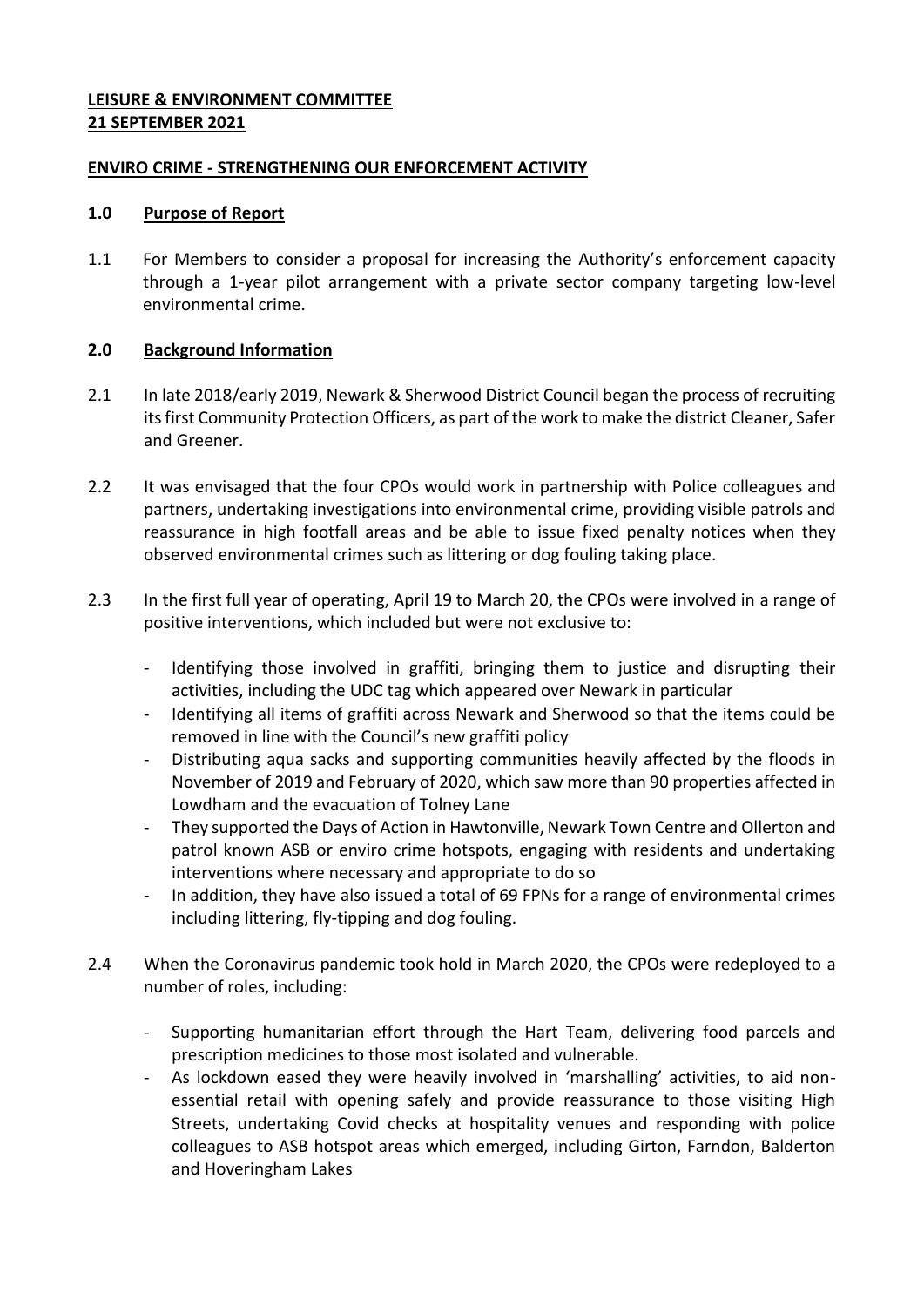- When Newark became an 'outbreak area' over the summer of 2020, they were once again visible within the town reinforcing the messages around social distancing and provided a similar role through the tiered arrangements and into the new restrictions which began in the New Year
- Most recently they were heavily involved in ensuring the recent County Council and OPCC elections were Covid secure, patrolling several polling stations each in the run up to and during the election day
- Perhaps unsurprisingly as a result, whilst the CPOs have continued to enforce environmental crime when they have witnessed it, progress during 2020/21 was a lot more modest with 32 FPNs being issued.
- 2.5 The role of the CPOs has developed from that very simple enforcement role that was pictured prior to their recruitment. They are, and will remain, involved in enforcement activities but their flexibility does allow them to respond to developing incidents, support colleagues within the authority on wider enforcement activity and to deliver a wide range of community interventions. They have become the 'first responders' for many incidents and complaints.
- 2.6 Members will be aware that currently there is a district wide provision of litter bins (post mounted and floor mounted) within the district. In addition to that provision there is also a district wide provision of dog waste bins. Traditionally the litter bin provision and all associated costs with their procurement, emptying and maintenance has been the remit of the district council. The decisions around siting of bins are made by the operational arm of the Environmental Services business unit. This is based on a number of criteria ranging from requests, complaints, street cleansing data, EPO observations, front line operative consultation, foot traffic, are type etc, etc. However should a town or parish council request additional bins, those bins are provided at the cost of the requesting council. It must be said at this point that these requests and subsequent payments are rare. The service is confident that the dog bin provision is now at an acceptable level and that they are correctly situated.
- 2.7 This has been supported by the increased staff resources to undertake litter picking and seen in the formation of Action Day Team. Despite this and the extensive bin provision across the district there is a section of society that will not use litter or dog bins to depose of their waste. This will be the focus of the proposed trial.
- 2.8 Newark & Sherwood is not on its own as enforcement resource has been re-directed to overcoming the challenges of the past year or so. Against this backdrop, Rushcliffe Borough Council and Ashfield District Council have engaged a company called Waste Investigations, Support and Enforcement (WISE) on a one-year pilot with the aim of increasing their enforcement capacity and learning from the experience before taking a decision about whether to purse and mainstream the activity through a formal procurement process.
- 2.9 Clearly, this is an opportunity that is also available to Newark & Sherwood and WISE have submitted a proposal to the Council on similar terms to those in place in Rushcliffe and Ashfield.

## **3.0 Proposals**

3.1 Under the proposals, the Council would effectively authorise WISE to undertake enforcement activity for a range of environmental crimes, largely under various sections of the Environmental Protection Act 1990. This would cover littering, dog fouling, graffiti, Public Space Protection Orders and fly-tipping.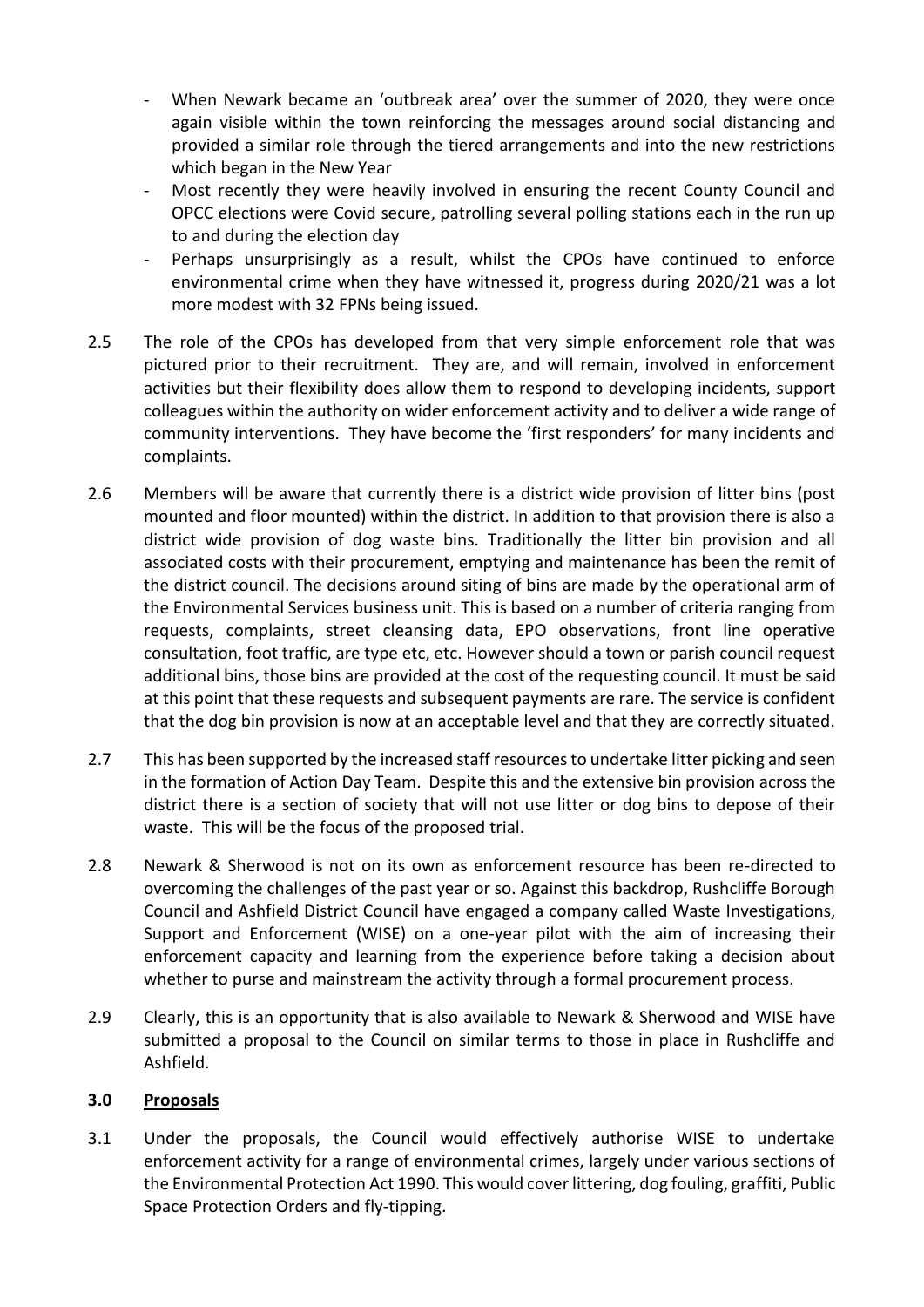- 3.2 A team leader and four enforcement officers would rely on intelligence from the Council about known hotspot areas which they would then patrol. This would be a 7 day a week operation, on a shift basis between the hours of 7am to 7pm. This would equate to 9,620 hours per annum or 185 hours per week in environmental enforcement.
- 3.3 WISE forecast that they will be able to issue 74 FPNs a week and achieve a 75% payment rate, equating to 55 FPNs per week. Over 12 months, on the 75% payment rate, this would equate to 2,860 FPNs, yielding £218,400 in revenue.
- 3.4 On a similar concession contract with both Rushcliffe and Ashfield, WISE are proposing a 95%/5% split with the Council, so based on the annual forecasted revenue that would equate to £207,480 to WISE and £10,920 to NSDC.
- 3.5 Under the proposals, NSDC would have 24/7 access to the company's case management system as well as monthly data showing where the officers have spent their time as well as the location of FPNs that are issued. Their pledge is to visit every ward in the district over the course of the month.
- 3.6 In relation to complaints, the arrangement would again be what has been adopted at the two authorities in Nottinghamshire, with complaints at stage 1 being handled by WISE through a portal that would be made available on the NSDC website, with only complaints that can't be resolved coming back to the Council. As for prosecution management, WISE would take responsibility for all prosecution files until payment is received or relevant action is taken in court. Any decision to prosecute would be a Council decision.
- 3.7 Payments can be made in cash at Post Offices and Payzones, online, through an automated and manual telephone payment or through cheque and postal payments.
- 3.8 In practice, WISE predict that 80% of the FPNs would be issued for littering offences, of which 75% would be for cigarette butts. The remaining 20% would be made largely of dog fouling, flytipping and business duty of care.

# **4.0 The Rushcliffe Experience**

- 4.1 Officers have spoken to colleagues at Rushcliffe about the experience to date. WISE commenced the pilot with Rushcliffe in January of this year and to date have issues 1813 FPNs, of which over 80 were for flytipping, 17 for dog fouling, 7 for dumping a bag containing dog faeces, 27 failing to provide waste transfer notices and the vast majority of the remainder for littering.
- 4.2 The view from Rushcliffe is that the pilot is going well and whilst there have been some complaints from residents, the experience of the WISE complaints process has been robust. There has been some negative PR where residents have been fined and complained to the media, but, interestingly, most of the comments that then appear online on social media are sympathetic and supportive of the stance the Council is taking.
- 4.3 At the end of the one year pilot, Rushcliffe plan to formally tender the opportunity, learning from the experiences of the past year.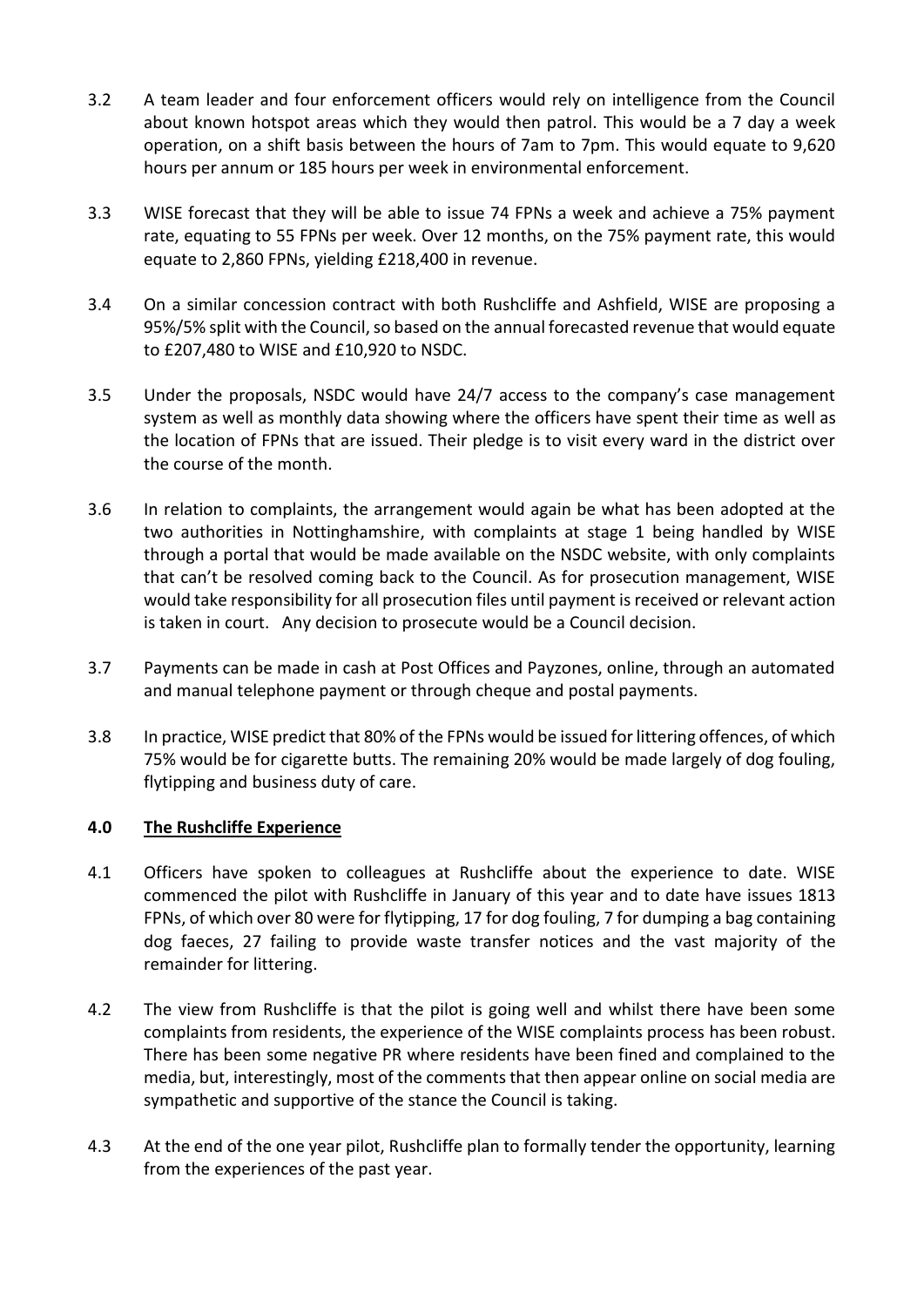4.4 In Ashfield, 547 FPNs have been issued since April 5, with ten for flytipping, 6 for dog fouling, 5 discarded face masks, and the remainder for littering.

## **5.0 Equalities Implications**

5.1 A full Equalities Impact Assessment would have to be undertaken if the proposal was to be implemented. There are age restrictions below which FPNs cannot be issued, whilst WISE have made a point of stating that they would not issue a notice to anyone they considered vulnerable.

## **6.0 Financial Implications (FIN21-22/2004)**

- 6.1 The pilot, which would be underpinned by a SLA, would be considered a concession contract due to the Council not needing to pay the service. The Council would have to agree to a contract procedure exemption to award the one-year pilot to WISE, with the aim being that this would be formally tendered at the end of that period if there was a desire to continue with the enhanced enforcement activity.
- 6.2 The contract will bring extra revenue to the Council. The level of income depends on the FPN's issued, and the payment rate, but the current estimate based on the figures in 3.3 and 3.4 above, is £10,920. There are no additional costs to the Council.

## **7.0 Digital Implications**

7.1 A portal to the WISE complaints module would have to be contained on the NSDC website. Similarly, the Council would have to be satisfied with all the arrangements from a GDPR perspective.

## **8.0 Community Plan – Alignment to Objectives**

- 8.1 This proposal would align with the following Community Plan Objectives:
	- Continue to maintain the high standard of cleanliness and appearance of the local environment
	- Reduce crime and anti-social behaviour, and increase feelings of safety in our communities
	- Enhance and protect the district's natural environment

## **9.0 RECOMMENDATION**

**That Members consider the proposals and recommend to Policy & Finance Committee the implementation of a one year Enviro- Crime Enforcement Pilot Project with WISE.**

## **Reason for Recommendation**

**To consider enhancing enforcement capacity to enable delivery of the Council's objectives, recognising the challenges that have been brought to this objective with responding to the pandemic**